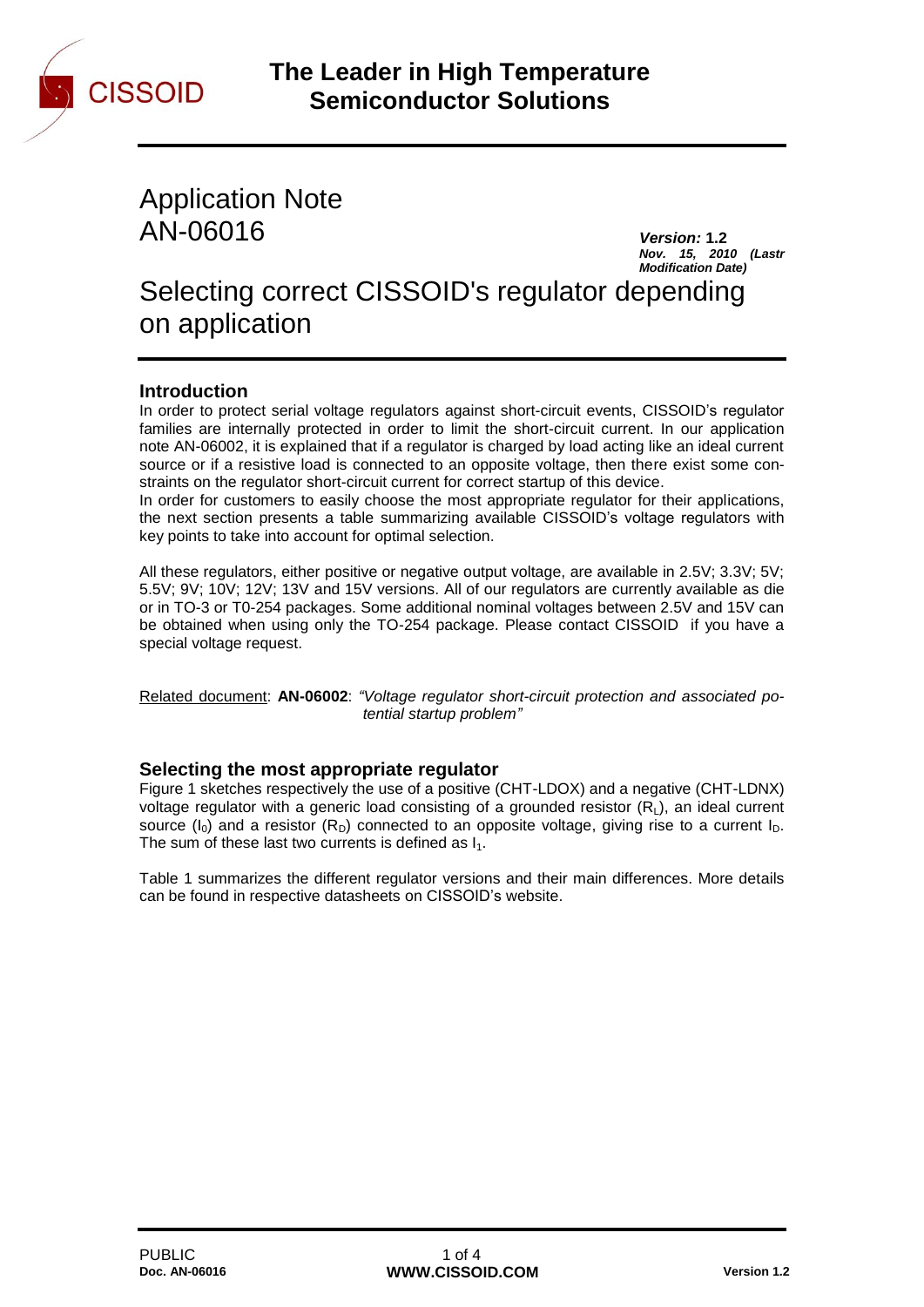



Figure 1: CISSOID's "CHT" family of positive (top) and negative (bottom) voltage regulator on a generic load.

| <b>Positive</b><br>regulators | Max $I_1$ before<br>startup <sup>a</sup> | l <sub>SC</sub><br>(typical) | <b>IFB</b><br>(typical) | <b>Static current</b><br>consumption | Line Regulation<br>(5V mode, typical) |
|-------------------------------|------------------------------------------|------------------------------|-------------------------|--------------------------------------|---------------------------------------|
| CHT-LDO-xxx <sup>b</sup>      | $0 \text{ mA}$                           | 80 mA                        | 2.5A                    | 10mA                                 | 0.5mV/V                               |
| CHT-LDOS-xxx                  | 200 mA                                   | 300mA                        | 2.5A                    | 3.15mA                               | 1mV/V                                 |
| CHT-LDOP-xxx                  | 0 mA                                     | 80 <sub>m</sub> A            | 2.5A                    | 3.3 <sub>m</sub> A                   | 1mV/V                                 |

| <b>Negative</b><br>regulators | Max $I_1$ before<br>startup ( <i>note1</i> ) | <sub>sc</sub><br>(typical) | <b>IFB</b><br>(typical) | Static current<br>consumption | Min<br>dropout | Line Reg<br>(5V mode<br>typical) |
|-------------------------------|----------------------------------------------|----------------------------|-------------------------|-------------------------------|----------------|----------------------------------|
| CHT-LDN-xxx                   | 0 mA                                         | 80 mA                      | 2.5A                    | 2.5 <sub>m</sub> A            | 1.5V           | 1mV/V                            |
| CHT-LDNS-xxx                  | 200 mA                                       | 700mA                      | 2.5A                    | 2.75mA                        | 2.0V           | 1mV/V                            |

Table 1: Different available regulators and their main differences (5V mode).

#### **NOTES:**

l

<sup>&</sup>lt;sup>a</sup> I<sub>1</sub> in table 1 is the current **BEFORE** the regulator startup. I<sub>1</sub> is therefore calculated assuming that the regulator output voltage is equal to zero and assuming that the external opposite voltage (V<sub>negative</sub> or V<sub>positive</sub>) is already in steady state. See below for an example of correct selection of CISSOID's voltage regulators.

<sup>&</sup>lt;sup>b</sup> The "xxx" code at the end of the regulator type represents the nominal voltage in tenths of volt. For example, CHT-LDO-033 stands for a 3.3V version, while CHT-LDO-150 stands for a 15V version.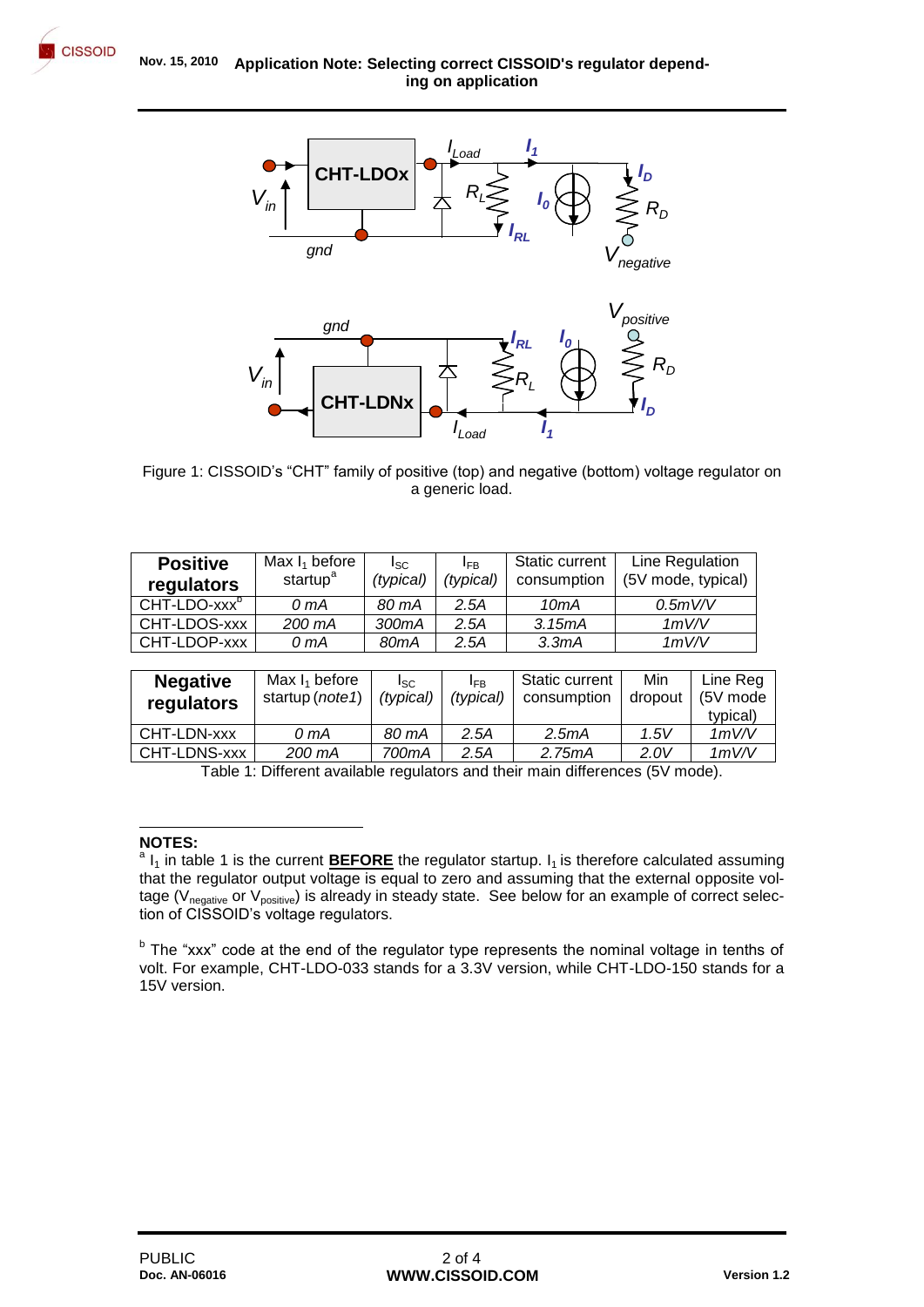

# **Example of CISSOID's regulator selection:**

The objective of this example is to show how to choose both regulators in order to guarantee that they both will start-up correctly.

Figure 2 sketches an application requiring a positive 15V and a negative -10V regulator. Each regulator output is charged by a  $50\Omega$  resistive load to ground. Additionally, we assume a  $100\Omega$  resistive load connected directly between the positive and the negative regulator outputs. Note that decoupling capacitors are not shown here for simplicity, though in practice they are required, as mentioned in datasheets.



*Figure 2: Example of positive and negative voltage regulator selection for a given load.*

### **Positive regulator selection:**

Based on figure 1 (top), we have to calculate  $I_1$  assuming that Vout p of figure 2 is equal to zero and assuming that Vout\_n is already in steady state, i.e. -10V.

This leads to  $I_1 = 10V/100\Omega = 100 \text{mA}$  before the positive voltage regulator startup.

Based on table 1, as I<sub>1</sub> is greater than zero and smaller than 200mA, only **CHT-LDOS-150** guarantees the correct startup of the system and the correct recovering after a short-circuit. Startup or recovering after a short-circuit event is not guaranteed with other positive regulators, even if in most of cases, thanks to some transients (capacitors, ramp on supply voltage, etc), the voltage regulator could be working correctly.

In the example of figure 2, when both regulators are settled,  $I<sub>1</sub>$  is equal to 250mA. This is larger than the 200mA threshold from table 1, but this is not a problem as only  $I_1$  **before** starting (i.e. 100mA in figure 2) must be considered for correct startup!

In normal operation, once both regulators are settled, the total current delivered by the positive voltage regulator is

 $(15V/50\Omega) + (25V/100\Omega) = 0.55A$ .

This is OK as CHT-LDOS-150 can deliver up to 1A at 225°C (with 2V dropout)

### **Negative regulator selection:**

Based on figure 1 (bottom), we calculate  $I_1$  before the negative regulator startup, i.e.  $15\frac{V}{100\Omega}$  = 150mA. This is more than zero and less than 200mA. Looking in table 1, the regulator that will guarantee correct startup and correct recovering after short-circuit is the **CHT-LDNS-100.** The total output current of this regulator (after start-up) is 10V/50 $\Omega$ +25V/100 $\Omega$  = 450mA. This is OK as CHT-LDNS-100 can deliver up to 1A at 225°C (with 2V dropout).

*Note in the example of figure 2 that if no resistor*  $R<sub>D</sub>$  *is present, then it would be a better choice to select the CHT-LDO-150 (or CHT-LDOP-150 for lower power consumption at cost of slightly lower line regulation) and the CHT-LDN-100. Indeed, these regulators present lower short-circuit current than others. Of course, if the short-circuit current level is not critical for your application, CHT-LDOS and CHT-LDNS families are the most versatile choice as they will guarantee you correct startup, with or without*  $R<sub>D</sub>$  *in figure 2.*